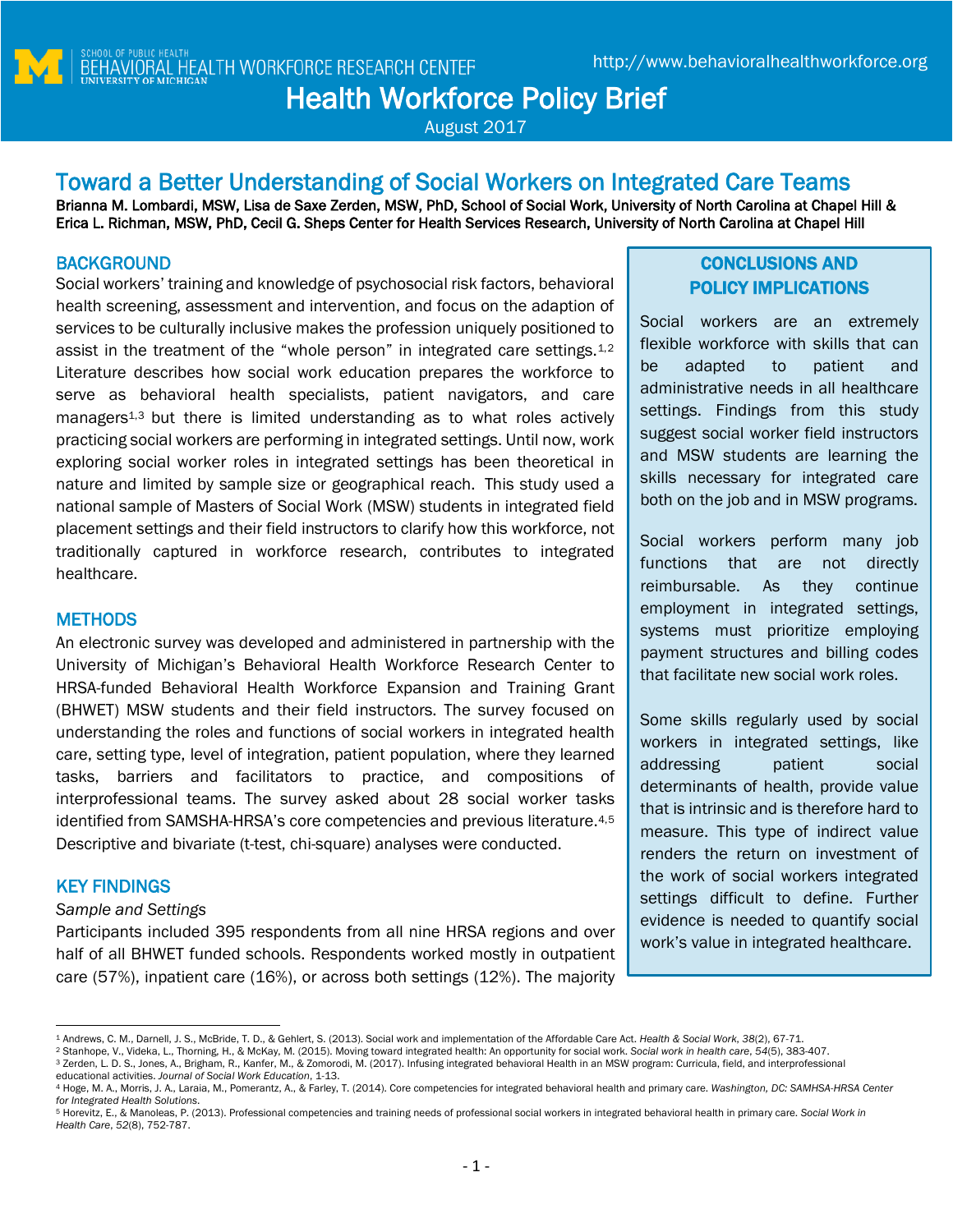worked within hospital systems (58%), including academic, private, or other hospital types; and 17% identified working in rural locations.

#### *Tasks Used in Integrated Practice*

Respondents performed an average of 15 out of 25 tasks at least weekly. The most commonly used skills were: teambased care; motivational interviewing; psychoeducation; using the social determinants of health; and adapting services to be culturally inclusive. The least used skills were medication management; SBIRT (screening, brief intervention, and referral to treatment); warm hand-offs; functional assessment of daily living skills; and behavioral activation (Table 1).

| <b>Task</b>                                  | <b>MSW Students</b> |     | <b>Field Instructors</b> |     | All Respondents |     |
|----------------------------------------------|---------------------|-----|--------------------------|-----|-----------------|-----|
|                                              | n                   | %   | n                        | %   | n               | %   |
| <b>Most Used Tasks</b>                       |                     |     |                          |     |                 |     |
| Team Based Care**                            | 195                 | 80% | 116                      | 91% | 311             | 83% |
| Motivational Interviewing**                  | 174                 | 77% | 107                      | 91% | 281             | 82% |
| Psychoeducation                              | 187                 | 82% | 93                       | 79% | 280             | 81% |
| Use Social Determinants of Health            | 181                 | 81% | 90                       | 78% | 271             | 80% |
| Adapt Services to Be Culturally Inclusive    | 174                 | 77% | 95                       | 84% | 269             | 80% |
| <b>Least Used Tasks</b>                      |                     |     |                          |     |                 |     |
| <b>Behavioral Activation</b>                 | 117                 | 52% | 62                       | 54% | 179             | 52% |
| <b>Functional Assessment of Daily Living</b> | 97                  | 40% | 57                       | 45% | 154             | 42% |
| Warm Hand-Off***                             | 67                  | 30% | 62                       | 52% | 129             | 37% |
| Medication Management**                      | 63                  | 28% | 53                       | 45% | 116             | 34% |
| <b>SBIRT</b>                                 | 34                  | 15% | 25                       | 22% | 59              | 18% |

#### Table 1. Participant-Identified Most and Least Used Skills in Weekly Practice

*Note.* Not all respondents answered every question due to skip patterns, survey fatigue and/or other reasons. SBIRT= screening, brief intervention, and referral to treatment. \*p<0.05; \*\*p<0.01; \*\*\*p<0.001.

### *Task Education*

Respondents had knowledge of or education related to most tasks. Skills most widely learned were: linking patients to services; psychosocial assessment; motivational interviewing; standardized assessment; and team-based care (all were learned by 98-100% of respondents). SBIRT was least likely to have been learned, followed by behavioral activation; problem-solving therapy; huddles; and warm hand-offs. Students most often reported learning skills in their MSW programs whereas field instructors learned them on the job (*p<0.05*).

### *Elements of Integration*

Participants reported on elements of integration within their practice settings. Most were co-located with the rest of the integrated care team (62%). About 80% talked with the team in person at least weekly, with more than 42% doing so daily. Frequency of communication significantly varied by setting type and co-location status. Most respondents (60%) felt their team collaborated *most or all of the time* on patient cases and treatment plans. Participants who were co-located or worked in inpatient settings were more likely to communicate with team members in person (*p<0.001*). Over 53% reported that team members *always* have access to the same electronic health record (EHR), but 15% indicated team members *never* use the same EHR. Participants who worked in co-located settings, within hospital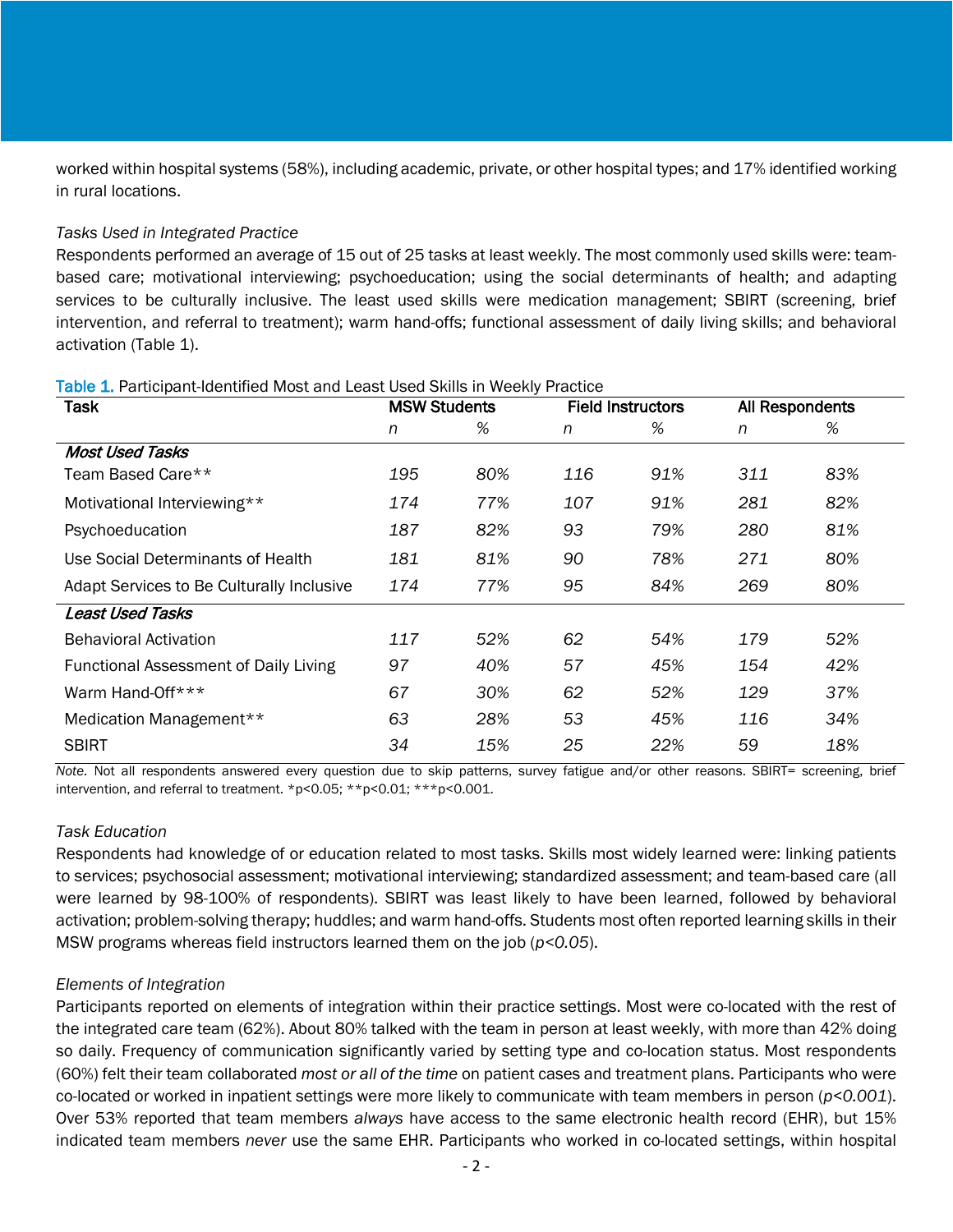systems, and in inpatient and outpatient settings (compared to school or "other") were significantly more likely to work on teams that all used the same EHR. More than 46% of participants reported the team had a *basic* understanding of other members' roles.

### *Team Compositions*

Participants worked on interdisciplinary teams that included a variety of professionals (See table 2). Team composition was significantly influenced by setting type and co-location of team members. Social workers working in co-located settings were significantly more likely to work with NPs, RNs, PAs, nutritionists, and pharmacists (*p<0.05*). Social workers in non-co-located settings were significantly more likely to work with community health workers (*p<0.05*). Participants working in co-located settings and hospital systems worked with more types of professionals overall (*p<0.05*) (Table 2).

| Professional                         | n   | %  | Professional                   | n  | %  |
|--------------------------------------|-----|----|--------------------------------|----|----|
| Social Worker                        | 289 | 91 | Nutritionist                   | 88 | 28 |
| <b>Registered Nurse</b>              | 197 | 62 | <b>Occupational Therapist</b>  | 70 | 22 |
| Psychiatrist                         | 193 | 61 | <b>Community Health Worker</b> | 67 | 21 |
| <b>Nurse Practitioner</b>            | 192 | 60 | <b>Physical Therapist</b>      | 60 | 19 |
| Psychologist                         | 153 | 48 | <b>Health Educator</b>         | 52 | 16 |
| <b>Primary Care Provider</b>         | 143 | 45 | <b>Other Professional</b>      | 42 | 13 |
| Behavioral Health Specialist (other) | 125 | 39 | <b>Dentistry Professional</b>  | 37 | 12 |
| <b>Medical Assistant</b>             | 108 | 34 | <b>Public Health Worker</b>    | 36 | 11 |
| Pharmacist                           | 99  | 31 | Other Type Physician           | 26 | 8  |
| <b>Physician Assistant</b>           | 88  | 28 |                                |    |    |

Table 2. Types of Professionals Most Likely to Work on Teams with Respondents

### **CONCLUSIONS**

Respondents performed a variety of roles and activities in many healthcare settings with diverse patient populations who have a range of health needs. In short, social workers are an extremely flexible workforce with a skill mix that can be adapted to patient and administrative needs in all healthcare settings. Findings suggest social worker field instructors and MSW students are learning these flexible integrated care skills on the job and in MSW programs.

In this study, social workers performed activities that supported team-functions such as team-based care, facilitation of team communication, and the regular provision of informal consultation to medical providers. They also assessed patients using standardized measures, and utilized evidence-based interventions such as motivational interviewing and cognitive behavioral therapy. Social workers acted as care managers and contributed to care coordination through use of EHRs. As is central to the social work profession, respondents performed functions in ways that were culturally inclusive and addressed patient social determinants of health. Many of these functions are not directly reimbursable. As social workers continue to conduct interventions in integrated settings, systems must prioritize employing appropriate payment structures and billing codes (like CMS CPT Behavioral Health Care Management codes) that facilitate social work roles. Some skills regularly used by social workers in integrated settings, like addressing patient social determinants of health, provide value that is intrinsic and is therefore hard to measure. This type of indirect